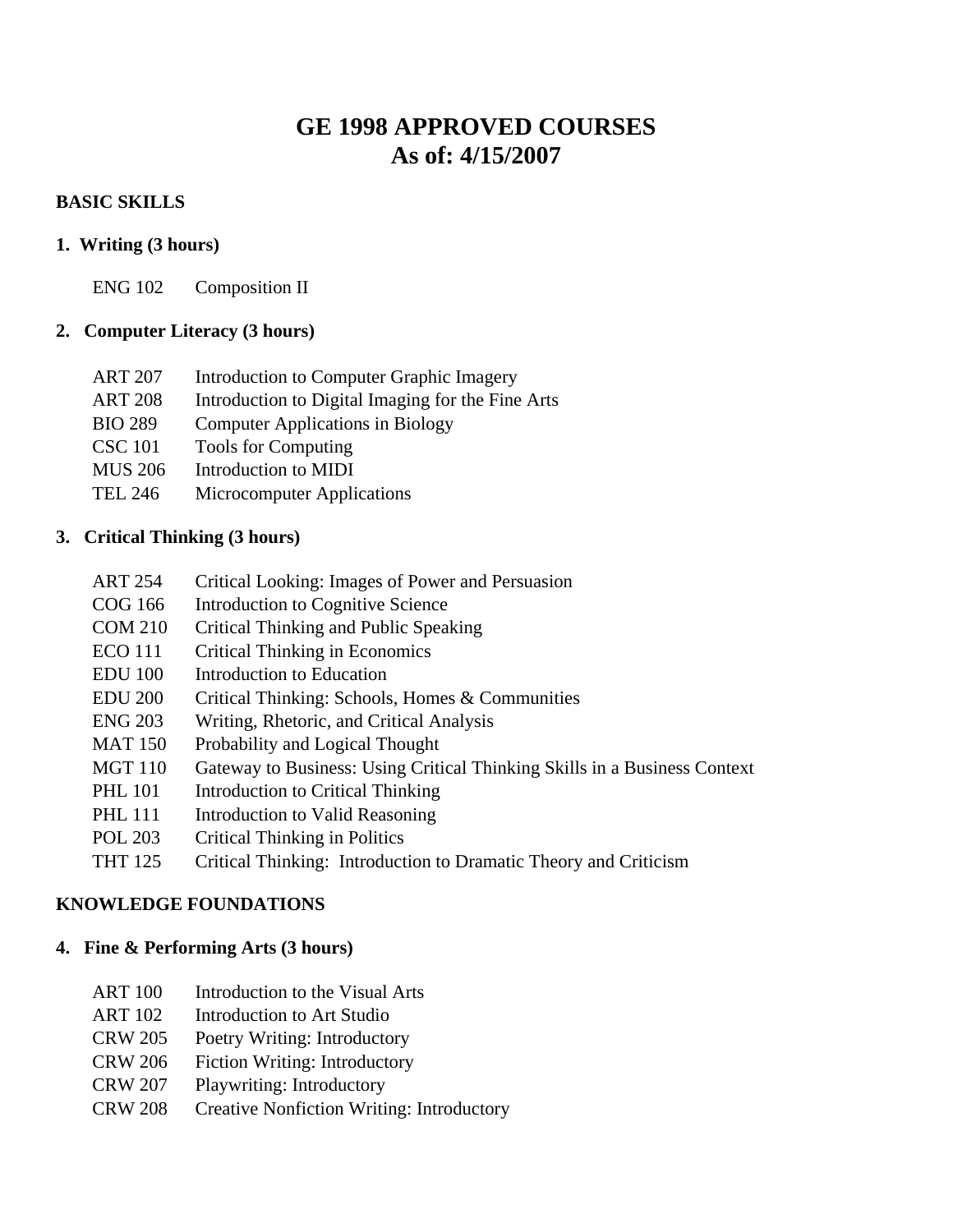- INT 111 Oral Interpretation of Literature
- MUS 100 Fundamentals of Music Theory
- MUS 101 Introduction to the Worlds of Music
- MUS 110 Introduction to Music Listening Through Folk and Classical
- MUS 117 Introduction to Music Listening Through Jazz, Rock, and Pop
- THT 110 Introduction to the Theatre
- THT 222 Introduction to Theatre Design

#### **5/6. Humanities (6 hours—two disciplines or foreign language sequence)**

- ARH 260 Art in an Historical Context
- ART 350 Italian Renaissance Art
- ART 351 Northern Renaissance Art
- ART 352 Nineteenth Century Art
- ART 354 Art in America I
- ART 364 Medieval Art
- ART 380 Introduction to Museum Studies **(delisted fall 2006)**
- ART 381 Contemporary Museum Issues **(delisted fall 2006)**
- CHI 201 Intermediate Chinese
- CHI 202 Continuing Intermediate Chinese
- ENG 150 Principles of Literary Representation
- ENG 220 Modern Culture and Media
- ENG 286 Introduction to Cinema and Screen Studies
- FRE 201 Intermediate French
- FRE 202 Continuing Intermediate French
- FRE 301 Advanced French A
- FRE 302 Advanced French: Culture, Communication, Commerce
- FRE 303 Advanced French: Culture, Communication, Commerce
- GER 201 Intermediate German
- GER 202 Continuing Intermediate German
- GER 301 Advanced German: Culture, Communication, Commerce
- GER 302 Advanced German: Culture, Communication, Commerce
- HIS 100 The West and the World to 1500
- HIS 101 The West and the World, 1500-1900
- HIS 102 World History in the Twentieth Century
- HIS 201 The American Experience
- HIS 212 Women in History
- ITA 201 Intermediate Italian **(delisted summer 2005)**
- ITA 202 Continuing Intermediate Italian **(delisted summer 2005)**
- ITA 301 Advanced Italian: Culture, Communication, Commerce
- ITA 302 Advanced Italian: Culture, Communication, Commerce
- JPN 201 Intermediate Japanese
- JPN 202 Continuing Intermediate Japanese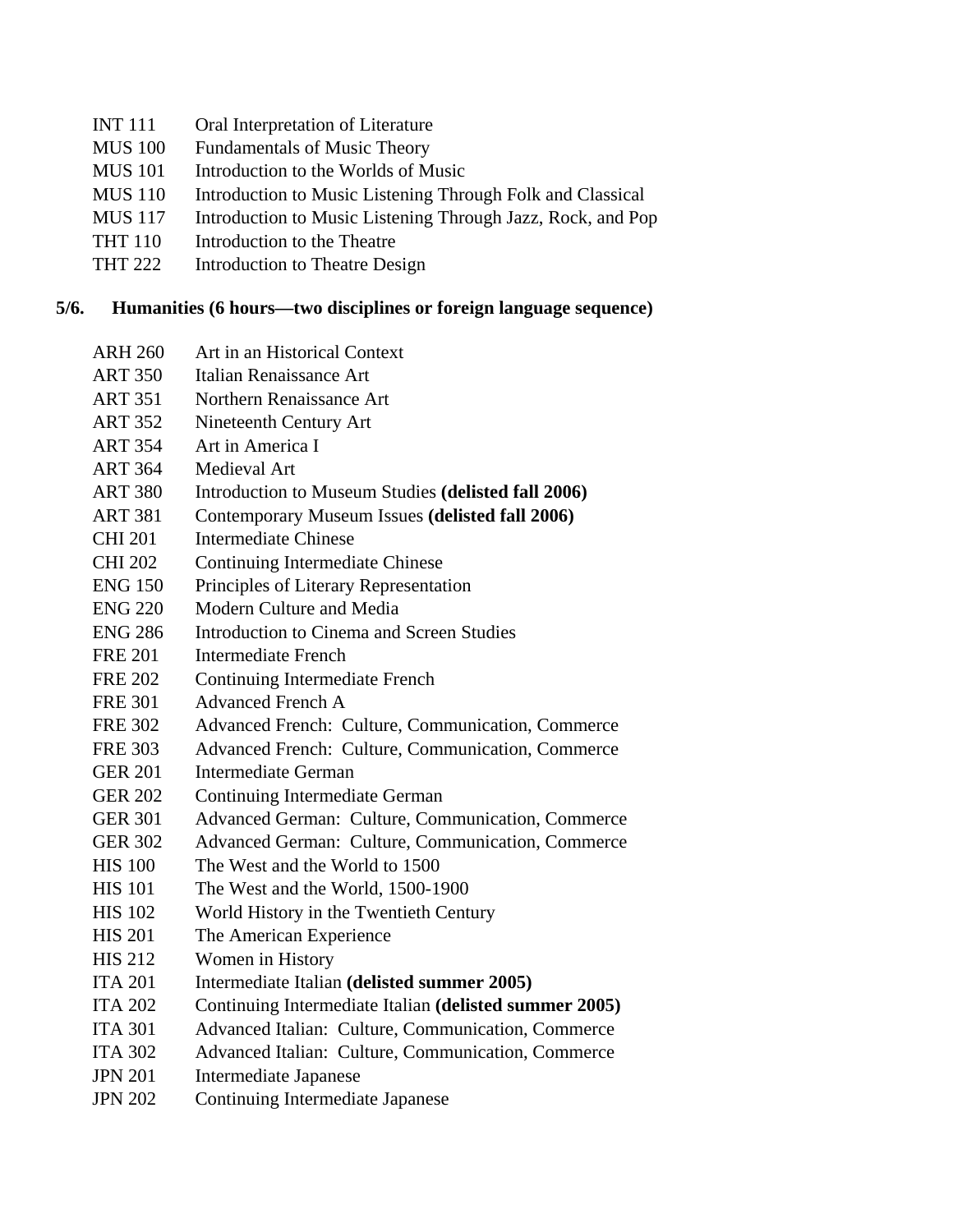- MUS 112 Introduction to Music Literature
- MUS 113 Introduction to Music Literature and History
- MUS 313 Music in the Classical Period
- MUS 314 Music of the Romantic Period
- PHL 100 Introduction to Problems of Philosophy
- PHL 205 Ethics I: Great Traditions in Ethics
- PHL 220 Theory of Knowledge
- SPA 201 Intermediate Spanish
- SPA 202 Continuing Intermediate Spanish
- SPA 301 Advanced Spanish: Culture, Communication, Commerce
- SPA 302 Advanced Spanish: Culture, Communication, Commerce

### **7. Mathematics (3 hours)**

- MAT 102 Foundations of Mathematics in the Real World
- MAT 103 Symmetries
- MAT 106 Mathematics for the Elementary School Teacher
- MAT 179 Measuring Life
- MAT 202 Art of Mathematical Thinking
- MAT 208 Calculus for Business
- MAT 210 Calculus I

### **8/9. Natural Sciences (6 hours – two approved courses from different departments)**

- AST 100 Introductory Astronomy (Earth Science)
- BIO 101 General Biology
- BIO 112 College Biology I **(formerly BIO 111)**
- BIO 200 Environmental and Population Biology
- BIO 203 Human Biology
- BIO 213 College Biology II
- CHE 101 Survey of Chemistry
- CHE 111 General Chemistry
- CHE 209 Chemistry and Public Concern
- ESC 100 Earth Science
- GEO 100 Introductory Geology (Earth Science)
- MET 100 Meteorology (Earth Science)
- OCE 100 Oceanography (Earth Science)
- PHY 101 Introductory Physics
- PHY 103 The Realm of Physics
- PHY 107 World of Modern Physics
- PHY 111 College Physics
- PHY 206 Physics for Elementary Education Majors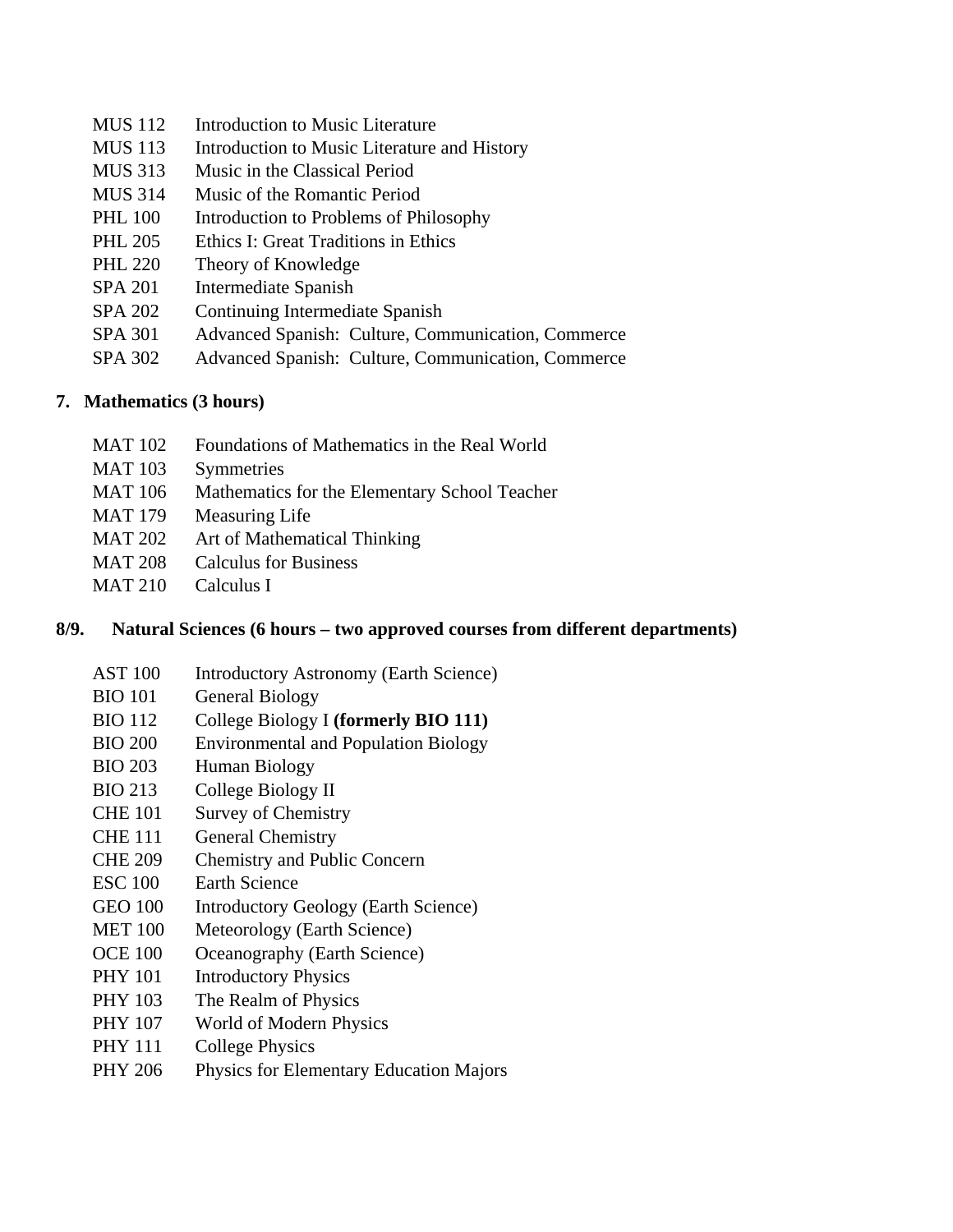#### **10/11. Social and Behavioral Sciences (6 hours – two disciplines)**

- ANT 111 Archaeology and Human Evolution
- ANT 112 Cultural Anthropology
- BRC 108 Introduction to Mass Media
- COM 100 Foundations of Communication
- ECO 101 Principles of Microeconomics
- ECO 120 Survey of Economic Issues
- ECO 200 Principles of Macroeconomics
- LIN 100 Introduction to Linguistics
- PBJ 101 Survey of American Criminal Justice
- POL 100 Introduction to Political Science
- POL 205 American Government and Politics
- PSY 100 Principles of Human Behavior
- SOC 100 Introductory Sociology

## **HUMAN DIVERSITY**

### **12. Tolerance and Intolerance in the United States (3 hours)**

- ANT 300 Women and Culture **(co-listed as SOC 300)**
- ANT 356 Cultural History of the Iroquois to 1815 **(co-listed as SOC 356)**
- ANT 357 Cultural History of the Iroquois since 1815 **(co-listed as SOC 357)**
- ANT 375 North American Indians
- ANT 442 Races and Minorities **(co-listed as SOC 442)**
- BRC 350 Children, Women, and Minorities in the Media
- ECO 151 The Economics of Gender
- ENG 237 Ethnicity & Cultural Differences in Literature
- ENG 337 Topics: African/American Literature
- ENG 347 Contemporary Native American Literature
- HDV 120 Fundamentals of Gerontology
- HIS 202 The United States to 1865
- HIS 203 The United States Since 1865
- HIS 248 Women in American History, 1600-1900
- HIS 354 Native American History
- HRM 462 Personnel and Public Policy
- MUS 117 Introduction to Music Listening through Jazz, Rock, and Pop
- MUS 317 The Evolution of Jazz & Rock
- NAS 300 Survey of Native American Studies
- NAS 350 Contemporary Native America
- PBJ 325 The Poor and the Courts
- PBJ 347 Crime and Society
- PBJ 360 Discrimination in the Workplace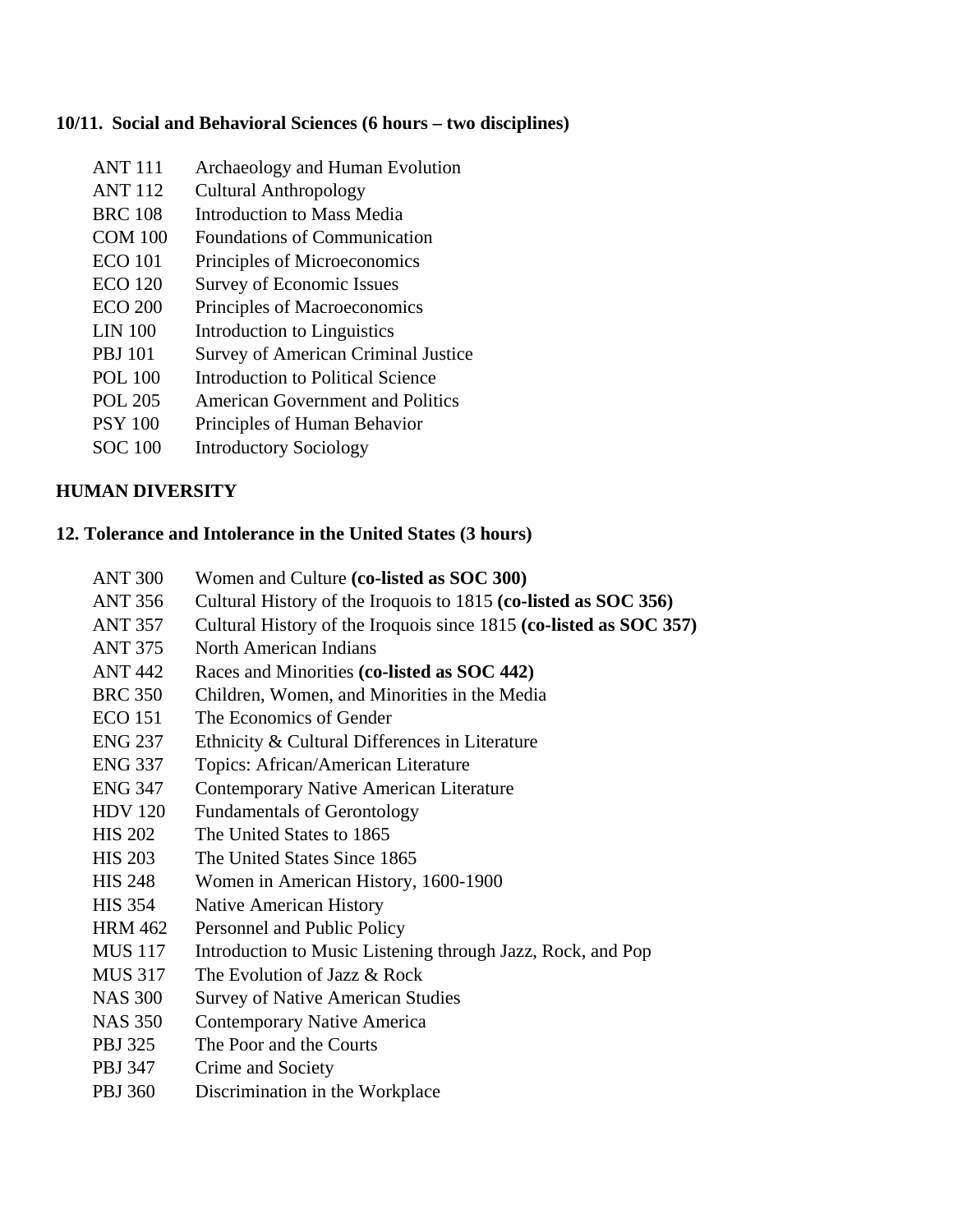- PBJ 363 Women and the Law
- PED 325 Women in Sport
- POL 120 Race & Gender I US Society: Pol. & Psych. Considerations (co-listed as PSY 120)
- POL 333 Religion and Politics: Tolerance
- POL 363 Feminist Social and Political Theory
- POL 415 Women and Politics
- PSY 120 Race & Gender in US Society: Pol. & Psych. Considerations (co-listed as POL 120)
- PSY 344 Psychology of Women
- SOC 250 Structures of American Society
- SOC 300 Women and Culture (co-listed as ANT 300)
- SOC 356 Cultural History of the Iroquois to 1815 (co-listed as ANT 356)
- SOC 357 Cultural History of the Iroquois from 1815 (co-listed as ANT 357)
- SOC 383 Sociology of Aging
- SOC 442 Races and Minorities (co-listed as ANT 442)
- SOC 460 Dynamics of Prejudice and Discrimination
- WST 200 Introduction to Women's Studies
- WST 250 Structures of American Society

# **13. Global, International, and Geographical Awareness (3 hours)**

- ANT 331 Digging Up the Past
- ANT 366 Crime and Culture
- ANT 368 Death and Dying: A Cross-Cultural Perspective
- ANT 371 Peoples of the Amazon
- ANT 372 Peoples and Culture of China
- ANT 376 Peoples of the South Pacific
- ANT 452 Magic and Religion
- ART 359 The Arts of Sub-Saharan Africa
- ART 360 Far Eastern Calligraphy and the Human Body **(delisted summer 2003)**
- ART 368 Chinese Art
- ART 369 Japanese Art
- BIO 341 Plants and Society
- BIO 393 International Environmental Issues Brazil **(delisted fall 2005)**
- ENG 338 Contemporary Literature of the Islamic World
- ENG 360 Literature in a Global Context
- ENG 383 Caribbean Literature
- HIS 150 History of Religion
- HIS 206 Africa to 1800
- HIS 207 Africa Since 1800
- HIS 208 Asia in the Modern World
- HIS 209 Traditional Asia & Its Legacy
- HIS 212 Women in History
- HIS 215 Introduction to Latin American Civilization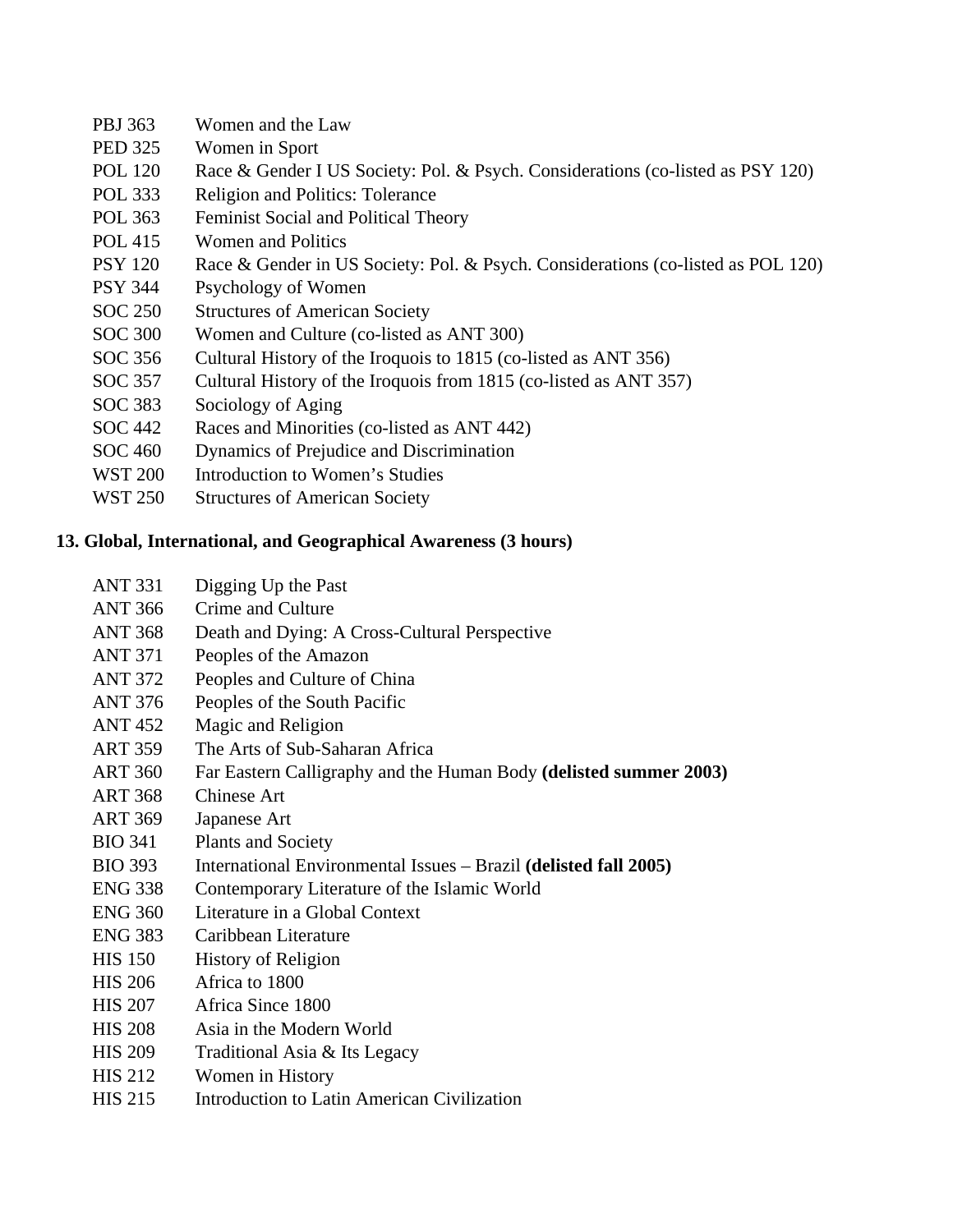| <b>HIS 305</b>    | The Eastern Religious Tradition                             |
|-------------------|-------------------------------------------------------------|
| <b>HIS 310</b>    | Religion in African History                                 |
| <b>HIS 330</b>    | Russia to 1917                                              |
| <b>HIS 331</b>    | <b>Twentieth-Century Russia</b>                             |
| <b>HIS 383</b>    | Modern China                                                |
| <b>HIS 385</b>    | Modern Japan                                                |
| <b>HIS 387</b>    | Modern South Asia                                           |
| <b>HIS 389</b>    | History of the Middle East                                  |
| <b>IST 390</b>    | Global Issues and Awareness (4 credit hours total required) |
| <b>MUS</b> 110    | Introduction to Music Listening through Folk and Classical  |
| <b>MUS 329</b>    | <b>Music and Politics</b>                                   |
| PBJ 425           | <b>Comparative Justice Systems</b>                          |
| <b>PHY 303</b>    | The Beginning of Science: A World View                      |
| <b>POL 207</b>    | <b>Comparative Politics</b>                                 |
| <b>POL 209</b>    | Introduction to International Politics                      |
| <b>POL 357</b>    | <b>Latin American Politics</b>                              |
| <b>POL 367</b>    | Third World Politics                                        |
| <b>THT 359</b>    | <b>Costumes and Cultures</b>                                |
| <b>THT 365</b>    | Theatre of India, China and Japan                           |
| ,,,, <del>,</del> |                                                             |

# WST 300 International Perspectives on Women

# **INTELLECTUAL ISSUES**

# **14. Explorations in the Natural Sciences (3 hours)**

| <b>ANT 303</b> | Conservation and Ethical Treatment of Non-hum Primates (co-listed as BIO 303 (in<br>Fall 2002 scheduled as ANT 301) |
|----------------|---------------------------------------------------------------------------------------------------------------------|
| <b>AST 360</b> | <b>Human Futures</b>                                                                                                |
| <b>BIO 303</b> | Conservation & Ethical Treatment of Non-human Primates (co-listed as ANT 303 (in                                    |
|                | Fall 2002 scheduled as ANT 301)                                                                                     |
| <b>BIO 341</b> | <b>Plants and Society</b>                                                                                           |
| <b>BIO 363</b> | Great Lakes Environmental Issues (co-listed as ESC 363)                                                             |
| <b>BIO 393</b> | International Environmental Issues – Brazil (delisted fall 2005)                                                    |
| <b>BIO 400</b> | Current Issues in Environmental and Population Biology                                                              |
| <b>CHE 300</b> | <b>Environmental Science Issues: Water</b>                                                                          |
| <b>CHE 313</b> | Chemistry and Art                                                                                                   |
| <b>ESC 363</b> | Great Lakes Environmental Issues (co-listed as BIO 363)                                                             |
| <b>GEO 306</b> | Science, Pseudoscience and Fraud (listed as GEO 390-810)                                                            |
| GEO 315        | Earth's Fury                                                                                                        |
| <b>MET 315</b> | <b>Weather Disasters</b>                                                                                            |
| <b>MET 320</b> | Humans and Atmospheric Change                                                                                       |
| <b>PHY 300</b> | Physics through the Ages                                                                                            |
|                |                                                                                                                     |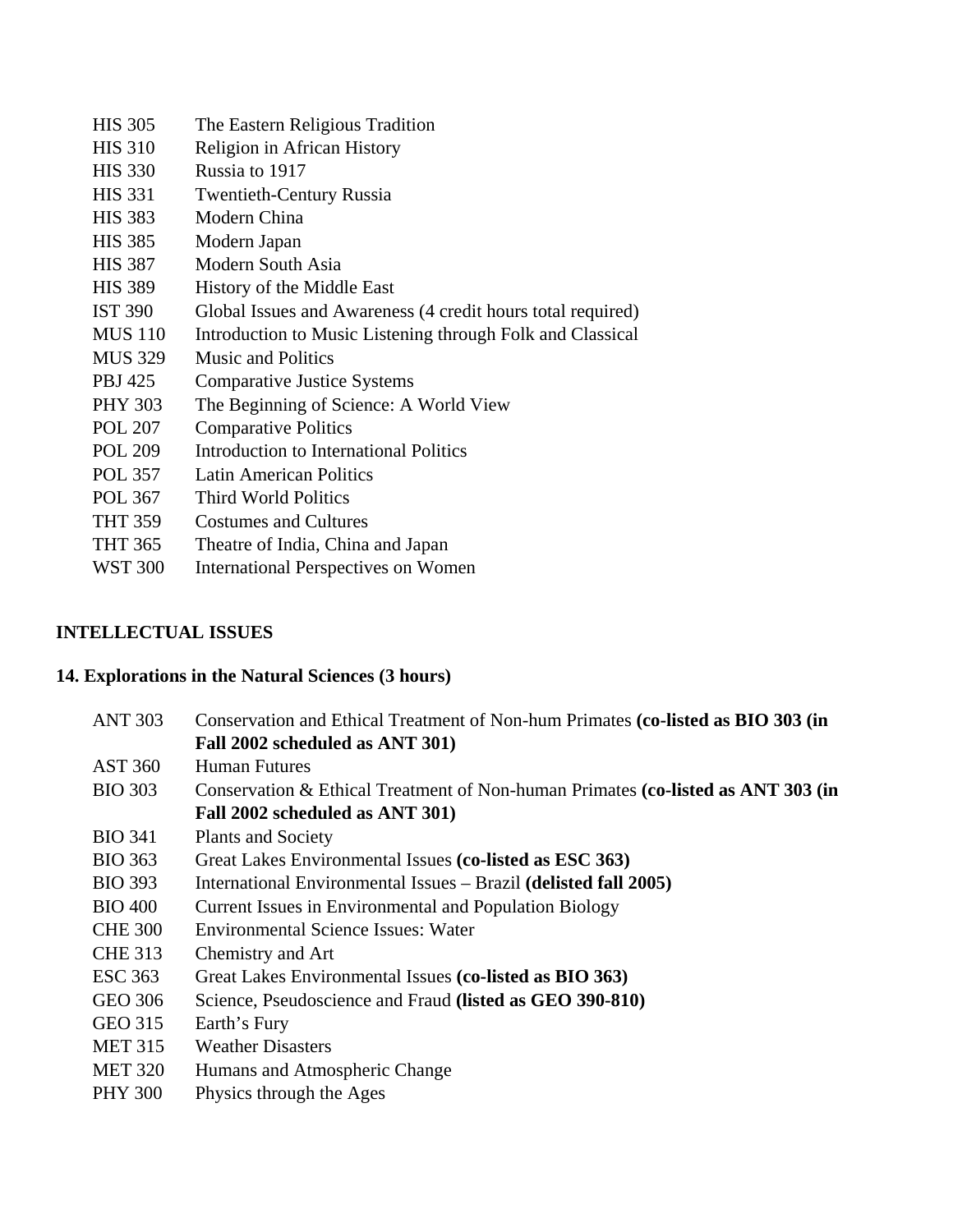- PHY 303 The Beginnings of Science: A Worldview
- PHY 305 Energy and the Environment

#### **15a. Cultures and Civilizations (3 hours in either this group or in 15b. Self and Society)**

| <b>ANT 395</b> | Anthropologists in the Global Village (in fall 2002 scheduled as ANT 301, sec. 800) |
|----------------|-------------------------------------------------------------------------------------|
| <b>ART 357</b> | Gender and the Visual Arts                                                          |
| <b>ART 360</b> | Far Eastern Calligraphy and the Human Body (delisted summer 2003)                   |
| <b>ART 361</b> | Art, Poetry, and Religion in Japan (delisted summer 2003)                           |
| <b>ART 366</b> | Japanese Ink Painting (provisionally approved for spring 2003 only)                 |
| <b>CAS 444</b> | Semiotics and the Study of Meaning                                                  |
| <b>ECO 327</b> | Issues in American Economic History Since 1900                                      |
| <b>ENG 390</b> |                                                                                     |
|                | Images of Native Americans in Film (formerly ENG 395) (co-listed as NAS 390)        |
| <b>ENG 486</b> | World Cinema (in summer 2002 schedule as ENG 395)                                   |
| <b>FRE 340</b> | French Film: Political and Social Perspectives                                      |
| <b>GLS 301</b> | Issues in Global Culture                                                            |
| <b>HIS 368</b> | Getting Sick and Staying Healthy: Medicine in American History                      |
| <b>HIS 378</b> | Freedom in American Society                                                         |
| <b>MUS 307</b> | Music and Theatre: Text and Music                                                   |
| <b>MUS 329</b> | <b>Music and Politics</b>                                                           |
| <b>NAS 390</b> | Images of Native Americans in Film (formerly NAS 395) (co-listed as ENG 390)        |
| <b>PHL 309</b> | Logic, Language, and Thought                                                        |
| <b>PHL 321</b> | Philosophy of Science                                                               |
| <b>PHL 496</b> | Joint Seminar in Philosophy Psychology                                              |
| <b>POL 359</b> | The Nation-State and Political Order                                                |
| <b>PSY 475</b> | History and Current Systems of Psychology                                           |
| <b>TED 310</b> | <b>Technology and Civilization</b>                                                  |
| <b>THT 308</b> | Women and the Theatre                                                               |
| <b>THT 359</b> | Costumes & Culture                                                                  |
| <b>THT 364</b> | Western Theatre: Edification or Entertainment                                       |
| <b>THT 365</b> | Theatre of India, China and Japan                                                   |
| <b>THT 473</b> | The Theatre of Comedy                                                               |
| <b>WST 300</b> | <b>International Perspectives on Women</b>                                          |
|                |                                                                                     |

## **15b. Self and Society (3 hours in either this group or in 15a. Cultures and Civilizations)**

- ANT 369 Human Sexuality: Issues in Self, Sex, and Culture
- ECO 383 The Economics of Baseball
- EDU 301 Schooling, Pedagogy, and Social Justice
- ENG 375 Theories of Diverse Sexuality
- ENG 380 Narratives of Identity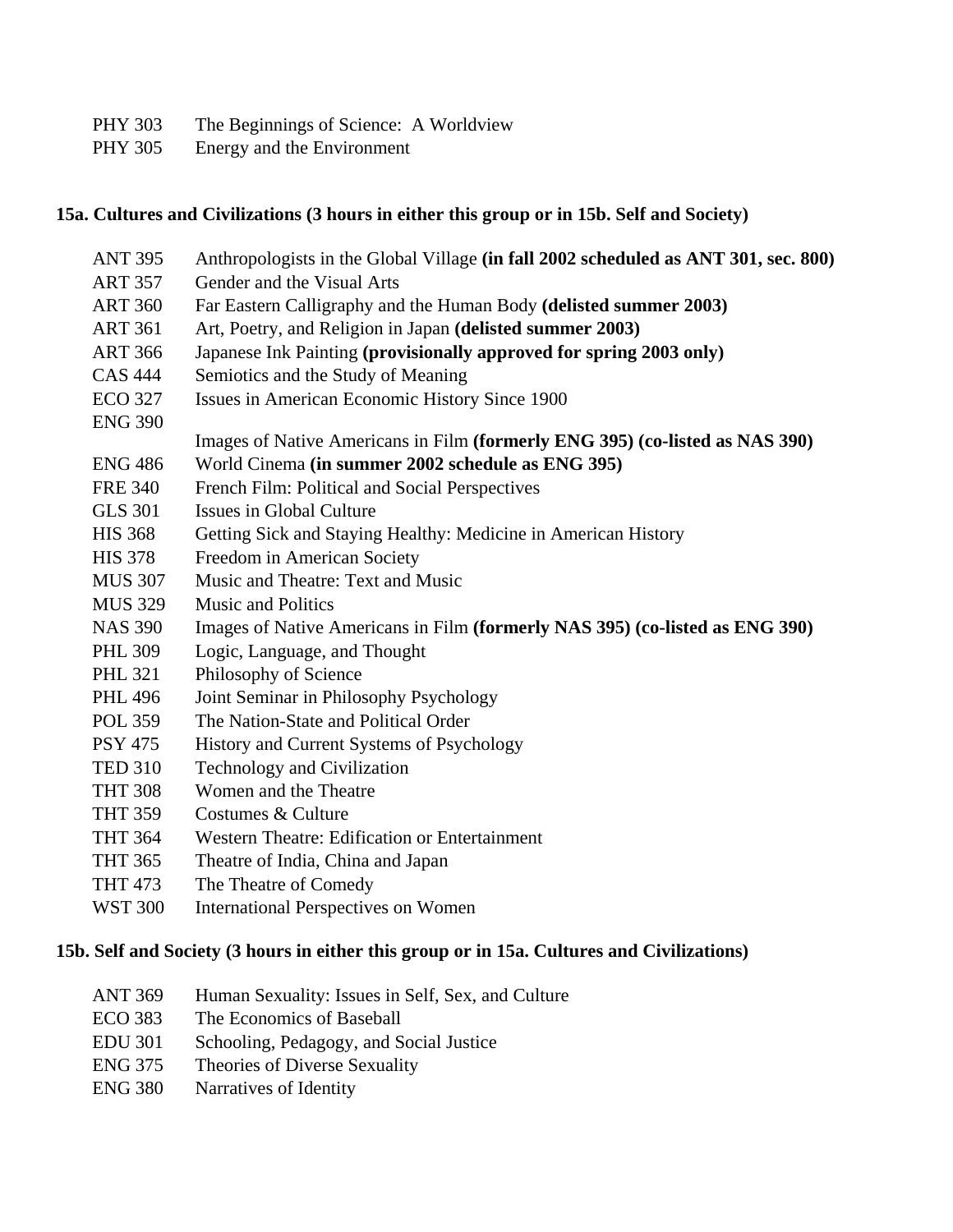| <b>GLS</b> 300 | Issues in the Global Economy                                            |
|----------------|-------------------------------------------------------------------------|
| <b>HRM 459</b> | <b>Collective Bargaining</b>                                            |
| <b>HSC 345</b> | Drug Studies and Student Protection Issues for Educators and Counselors |
| <b>MUS 323</b> | Women and Music                                                         |
| <b>MUS 413</b> | Beethoven: Child of the Revolution                                      |
| <b>PBJ</b> 377 | Choosing to Die: Suicide, Assisted Suicide, & Euthanasia                |
| <b>PHL 308</b> | <b>Medical Ethics</b>                                                   |
| <b>PHL 322</b> | Philosophy of the Social Sciences                                       |
| <b>PHL 348</b> | Philosophy and Feminism                                                 |
| <b>PSY 342</b> | Violence in Contemporary Society (not after fall 2002)                  |
| <b>PSY 411</b> | <b>Exploring Complex Systems with Neural Networks</b>                   |
| SOC 367        | The World's Modern Poor                                                 |

#### **Advanced Expository Writing and Oral Proficiency**

See your department office or advisor for details on the specific writing plan and oral communication courses for your major.

#### **NOTES:**

General Education Courses may not be taken pass/fail.

One course can be used to satisfy two (or more) requirements, except that:

 No course satisfying the American History requirements will at the same time satisfy the Tolerance and Intolerance requirement (in Human Diversity).

Courses that satisfy requirements for the major or minor can also be used to satisfy General Education requirements.

General Education courses (with the exception of Intellectual Issues) can be taken off-campus as long as approval is secured in advance.

Passing scores on college-level competency exams (e.g., Advanced Placement or CLEP) may be used to earn credits and, where appropriate, satisfy General Education requirement.

Waiver exams are given at least twice each year for Computer Literacy and Critical Thinking (passing one of these exams satisfies a requirement but earns no credits for the student). Open to new students only.

Math proficiency must be demonstrated by the student before she or he enrolls in any Math 106/206 course.

Foreign Language requirement can be satisfied by high school study of another language through Regents Level 4; high school study of two other languages (through Level 2 in each); or completion of a 102-level college language course or equivalent.